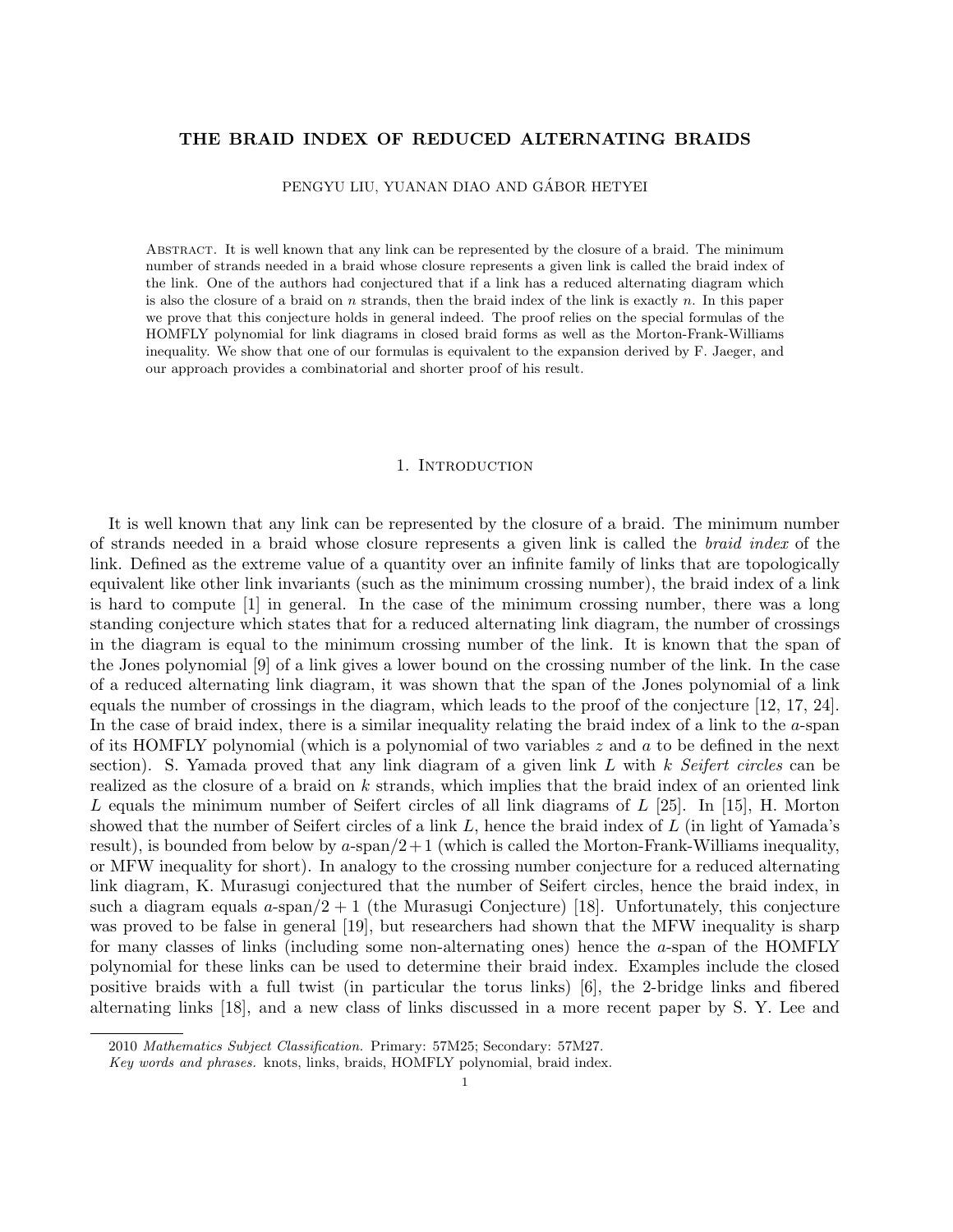M. Seo [13]. For more readings on related topics, interested readers can refer to J.S. Birman and W.W. Menasco [2], P.R. Cromwell [4], E.A. Elrifai [5], H. Morton, H. B. Short [16], T. Nakamura [21] and A. Stoimenow [23].

In this paper we consider the Murasugi Conjecture for a smaller class of alternating links. Specifically, we consider the case where a link has a closed braid presentation that is also a reduced alternating link diagram and conjecture that the braid index of the link is the same as the number of strands in the given braid. One of the authors conjectured that when restricted to this particular class of links, the Murasugi Conjecture is true. This has been shown to be true for some special cases by K. Hinson [10]. In this paper we prove that this conjecture holds in general. The proof relies on the special formulas of the HOMFLY polynomial for closed braids and the MFW inequality. As a by-product of the main result, we show that one of our formulas of the HOMFLY polynomial is equivalent to the expansion derived by F. Jaeger [8]. However, our approach is combinatorial in nature and the proof of the formula is shorter than the proof in [8].

This paper is structured as follows. In Section 2, we introduce basic definitions and terminology about link diagrams, braids and the HOMFLY polynomial. We introduce two special classes of resolving trees for closed braids, in which every vertex is a closed braid and the leaf vertices are closed braids that represent trivial links. We call these resolving trees descending trees and ascending trees respectively. In Section 3, we state and prove two formulas expressing the HOMFLY polynomial of a closed braid as a total contribution of all leaf vertices in our trees and show that the Morton-Frank-Williams inequality  $[6, 15]$  is a direct consequence of these two formulas. In Section 4, we show that the a-span of the HOMFLY polynomial of a reduced alternating braid on n strands is exactly  $2n-2$ and an application of the the Morton-Frank-Williams inequality leads to our main result that the braid index of a reduced alternating braid equals the number of strands in the braid. Finally, in Section 5, we show that one of our formulas is equivalent to the expansion of the HOMFLY polynomial derived by F. Jaeger [8] based on the concept of admissible circuit partitions.

## 2. Basic concepts

2.1. Link diagrams and Reidemeister moves. We assume that the reader has the basic knowledge about the definition of a link and refer a reader without such knowledge to a textbook such as [1, 3, 14]. For the convenience of the reader, however, we will review one important result that is needed in Section 3.

Figure 1 defines three moves one can make on a link diagram without changing its topology, and these are called Reidemeister moves of type I, II and III. In 1993, K. Reidemeister [22] proved that two link diagrams represent the same link if and only if one diagram can be changed to the other through a finite sequence of Reidemeister moves.



Figure 1. Reidemeister moves of type I, II and III.

For a given oriented link diagram L, we assign each crossing  $+1$  or  $-1$  according to its sign as defined in Figure 3. The written  $(f L)$ , written as  $w(L)$ , is the sum of these +1's and  $-1$ 's over all crossings of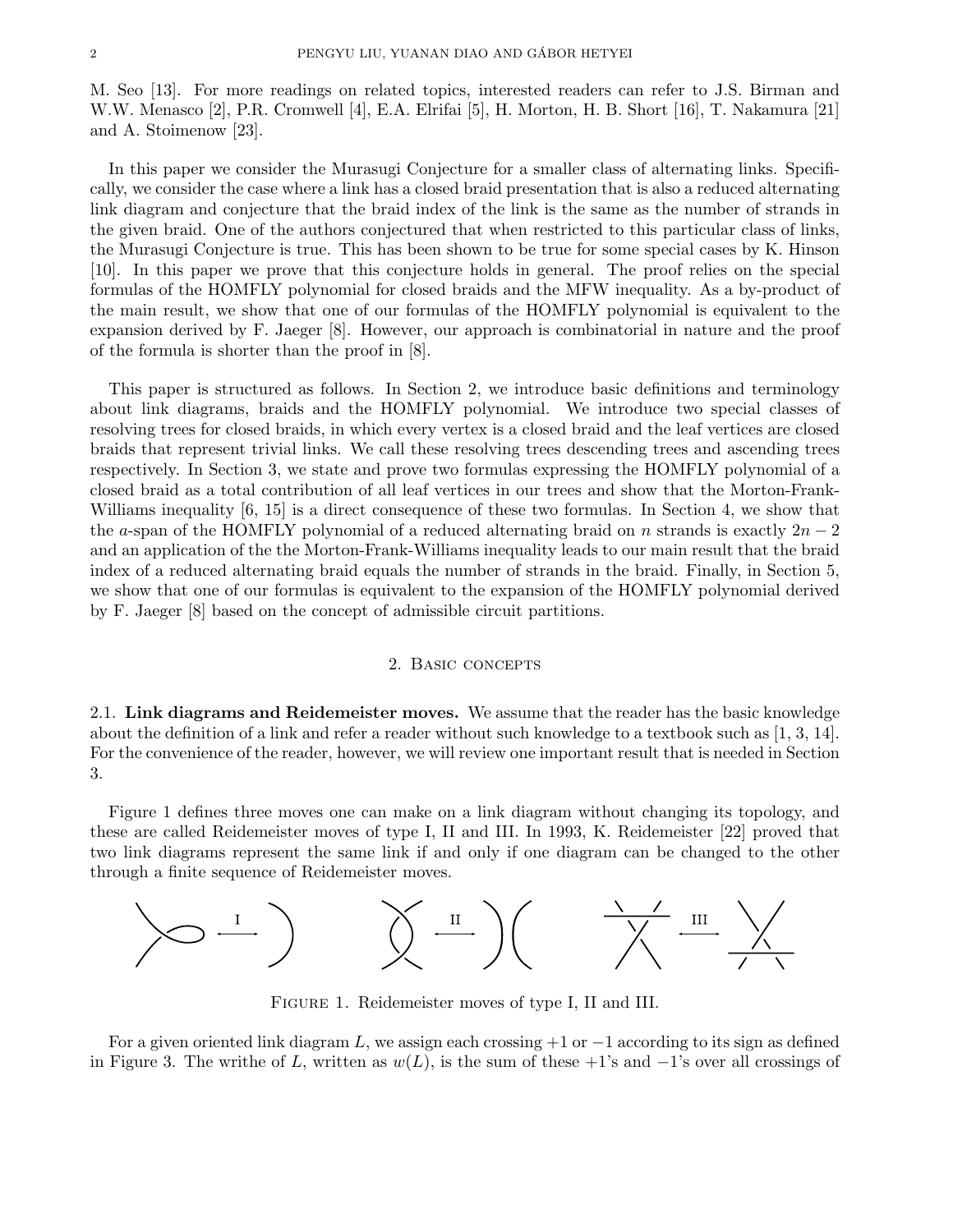L. However, if we only sum the +1's and  $-1$ 's over crossings between two different components  $C_1$  and  $\mathcal{C}_2$  of the link, then this number is always even and half of it is called the *linking number* between  $\mathcal{C}_1$ and  $C_2$ . Using the Reidemeister moves, it is easy to show that the linking number is a link invariant. In particular, if  $C_1$  and  $C_2$  are separated by a topological plane (in which case  $C_1$  and  $C_2$  are said to be *splittable*), then the linking number between  $C_1$  and  $C_2$  is zero. We make the following remark for future reference. Its proof is trivial and is left to the reader.

Remark 2.1. Reidemeister moves of type II and III do not change the writhe of a link diagram hence link diagrams related by a finite sequence of Reidemeister moves II and III have the same writhe. In particular, if a link diagram  $L_2$  is obtained through  $L_1$  by a finite sequence of moves that involve only deformation of segments of the link within planes that are parallel to the projection plane of the link diagram, then  $w(L_2) = w(L_1)$  since such moves do not introduce Reidemeister moves of type I. Also, if L is a link with splittable components  $C_1, C_2, \ldots, C_{\tau}$ , then  $w(L) = \sum_{1 \leq j \leq \tau} w(C_j)$ .

A crossing in a link diagram is called nugatory if smoothing it makes the diagram disconnected. A link diagram is said to be reduced if no crossing in the diagram is nugatory. A link diagram is alternating if as we travel through the link diagram by any given orientation, the strands go through the crossings alternately between overpasses and underpasses. For example, the closure of the braid in Figure 8 is an alternating link diagram. As we mentioned in the introduction, reduced alternating link diagrams are special since the number of crossings in a reduced alternating link diagram is the minimum crossing number of the link [12, 17, 24].

2.2. Braids. Consider  $\mathbb{R}^2$  as the standard Euclidean xy-plane. A *braid diagram* (or just a *braid*) on n strands is a set  $\mathcal{D} \subset \mathbb{R} \times [0, 1]$  consisting of n curves called *strands* of  $\mathcal{D}$  such that the following four conditions are met. First, each strand is a monotonic curve in the y direction. Second, every point of  $\{1, 2, \ldots, n\} \times \{1\}$  is a starting point of a unique strand and every point of  $\{1, 2, \ldots, n\} \times \{0\}$ is an end point of a unique strand. Third, every point of  $\mathbb{R} \times I$  belongs to at most two strands. A point that belongs to two strands is called a crossing. At each crossing, one strand is identified as an *overpass* and the other is as an *underpass* [11]. Fourth, there is at most one crossing in  $\mathbb{R} \times \{t\}$  for each  $t \in [0, 1]$ . Note that the second condition gives the braid diagram a downward orientation, so the closure of a braid diagram is an oriented link diagram.

Treated as topological objects, one can speak of topological equivalence of braid diagrams, and such equivalence relations provide the foundations for one to treat the braids as elements in the algebraic objects called the braid groups. Not to deviate from our main task, we will only point out that a braid group  $B_n$  is a group with  $n-1$  generators satisfying certain relations. An element of  $B_n$  is a word of these generators and each letter in the word corresponds to a crossing in the braid. An example of a braid on 5 strands and its counterpart in  $B_5$  is given in Figure 2. Please refer to [11] for more details on braid groups. In this paper we are only interested in closed braids as topological objects, not the braids in the algebraic sense. For this reason, we will not distinguish a braid and its closure, that is, the word braid (or a symbol of it) can either represent the braid itself or its closure. The reader should rely on the context to determine its meaning (in many cases it really does not matter).

We define the *label* of a strand by the  $x$  coordinate of its starting point and we denote the corresponding mapping by  $\ell$ , that is, if a strand s starts at  $(m, 1)$ , then  $\ell(s) = m$ . On the other hand, the mapping p that takes the label of a strand to the x coordinate of its ending point defines a permutation of the labels (namely the integers from 1 to n). Denote this permutation by  $p(\mathcal{D})$  and write it as a product of disjoint cycles, we have  $p(\mathcal{D}) = (s_{11}s_{12}\ldots s_{1k_1})(s_{21}s_{22}\ldots s_{2k_2})\ldots(s_{\tau1}s_{\tau2}\ldots s_{\tau k_{\tau}})$  where  $s_{i1}$ is the label of the first strand in the *i*-th cycle,  $s_{i2}$  is the label of the second strand in the *i*-th cycle, ...,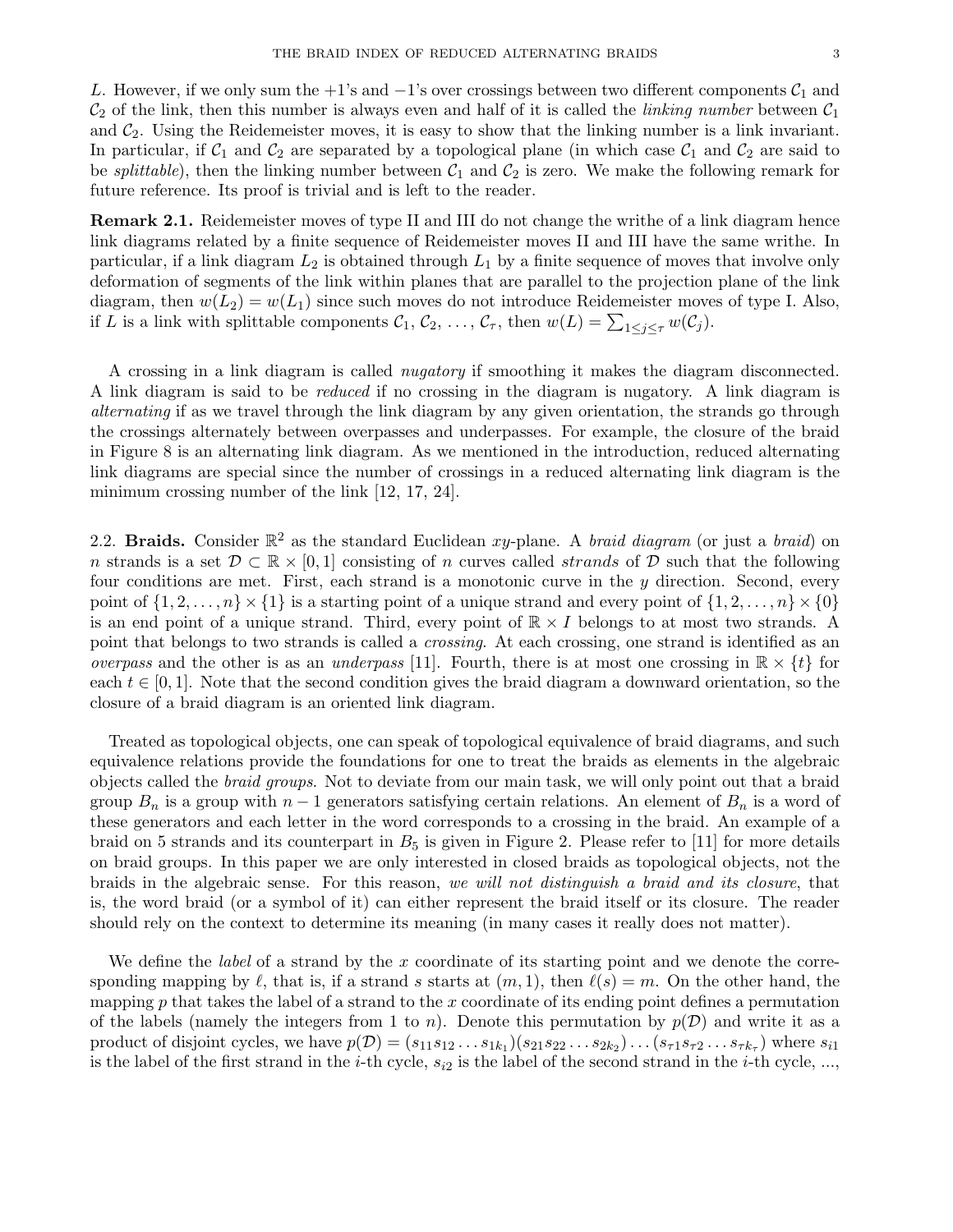and so on,  $\tau$  is the number of cycles in the permutation. Furthermore, we can re-arrange the orders of the cycles and the numbers in each cycle so that  $s_{i1}$  is the smallest integer in each cycle for each i, and  $s_{i1} < s_{j1}$  if  $i < j$ . We call this special form of  $p(\mathcal{D})$  the *standard form*. From now on,  $p(\mathcal{D})$  will always be expressed in its standard form. Note that the standard form of  $p(\mathcal{D})$  defines a total order among the strand labels, namely

$$
s_{11} \triangleleft s_{12} \triangleleft \ldots \triangleleft s_{1k_1} \triangleleft s_{21} \triangleleft s_{22} \triangleleft \ldots \triangleleft s_{2k_2} \triangleleft \ldots \triangleleft s_{\tau 1} \triangleleft s_{\tau 2} \triangleleft \ldots \triangleleft s_{\tau k_{\tau}}
$$

We call this order the *return order* of the strands in the braid diagram  $\mathcal{D}$ .

We call each  $s_{i1}$  in  $p(\mathcal{D})$  the pivot label within its corresponding cycle and  $(s_{i1}, 1)$  the pivot point of the cycle when  $p(\mathcal{D})$  is expressed in its standard form. Note that each cycle in  $p(\mathcal{D})$  corresponds to a connected component in the closed braid diagram and we can travel through  $D$  by traveling through each such component. We say that we travel through  $D$  naturally if we travel along the strands of  $D$ in its return order, starting from the pivot point at each component and follow the orientation of the braid D.



FIGURE 2. An example of a braid  $\mathcal D$  on 5 strands that has 8 crossings. Its corresponding word in  $B_5$  is  $\sigma_1^{-1}\sigma_3\sigma_2^{-1}\sigma_4^{-3}\sigma_1\sigma_3^{-1}$  and the dotted curves show how it is closed to form a link diagram. The circled points on top are pivot points of the three components.

**Example 2.2.** For the braid diagram D shown in Figure 2, we have  $p(\mathcal{D}) = (14)(2)(35)$  (in its standard form), so its return order is  $1 \triangleleft 4 \triangleleft 2 \triangleleft 3 \triangleleft 5$ . One can see that if we close the braid using disjoint curves starting and ending at the points  $(i, 1)$ ,  $(i, 0)$  for each  $1 \le i \le 5$  (shown in Figure 2) with dotted curves), strands 1 and 4 are in the same component, strand 2 is a component by itself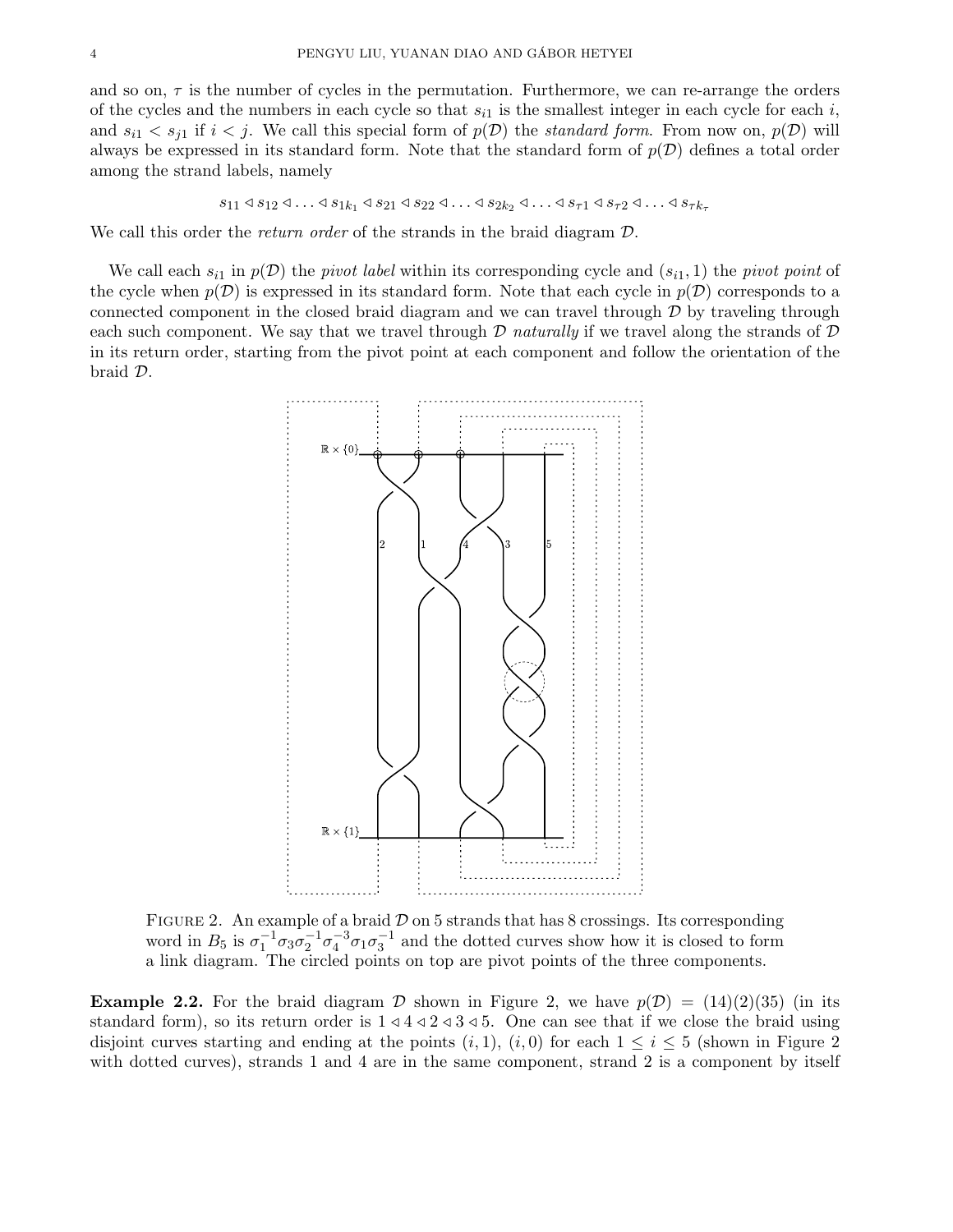and strands 3 and 5 are in the same component. The pivot labels of these components are 1, 2 and 3 respectively.

Let c be a crossing in a braid diagram  $\mathcal{D}$ ,  $O_c$  be the overpassing strand at c and  $U_c$  be the underpassing strand at c. We say that c is descending if  $\ell(O_c) \triangleleft \ell(U_c)$  and ascending if  $\ell(O_c) \triangleright \ell(U_c)$ . If all crossings in  $\mathcal D$  are descending (ascending), then we say that  $\mathcal D$  is a descending (ascending) braid diagram. For example, all crossings except the circled one in Figure 2 are descending crossings. Switching the circled crossing to a descending crossing will then results in a descending braid.

Remark 2.3. Descending (ascending) braid diagrams have the easy and well known property that the closure of any such braid diagram is a trivial link, that is, a link topologically equivalent (ambient isotopic) to the disjoint union of several circles contained in the same plane. Take the braid given in Figure 2 as an example by flipping the circled crossing to make the braid descending. Using the order  $1\le 4\le 2\le 3\le 5$ , we can actually move strands 1, 4, 2, 3 and 5 into planes  $z=5, 4, 3, 2$  and 1 respectively so that their projections would still give the descending braid, and that this move will not change the topology of the corresponding link (since there are no crossing changes in the process). It is then easy to see that each component corresponding to a cycle (14), (2) or (35) is an unknot and these knots are splittable since they are separated by planes.

2.3. The HOMFLY polynomial. Let  $L_+$ ,  $L_-$ , and  $L_0$  be oriented link diagrams that coincide except at a small neighborhood of a crossing where the diagrams are presented as in Figure 3. We say the crossing presented in  $L_+$  is of a *positive* sign and the crossing presented in  $L_-$  is of a *negative* sign. The following result appears in [7, 8].

**Proposition 2.4.** There is a unique function that maps each oriented link diagram L to a two-variable Laurent polynomial with integer coefficients  $P(L, z, a)$  such that

- (1) If  $L_1$  and  $L_2$  are ambient isotopic, then  $P(L_1, z, a) = P(L_2, z, a)$ .
- (2)  $aP(L_+, z, a) a^{-1}P(L_-, z, a) = zP(L_0, z, a).$
- (3) If L is an unknot, then  $P(L, z, a) = 1$ .



Figure 3. The sign convention at a crossing of an oriented link and the splitting of the crossing: the crossing in  $L_{+}$  ( $L_{-}$ ) is positive (negative) and is assigned +1 (-1) in the calculation of the writhe of the link diagram.

The Laurent polynomial  $P(L, z, a)$  is called the HOMFLY polynomial of the oriented link L. The second condition in the proposition is called the *skein relation* of the HOMFLY polynomial. With conditions  $(2)$  and  $(3)$  above, one can easily show that if L is a trivial link with n connected components, then  $P(L, z, a) = ((a - a^{-1})z^{-1})^{n-1}$  (by applying these two conditions repeatedly to a simple closed curve with  $n - 1$  twists in its projection). For our purposes, we will actually be using the following two equivalent forms of the skein relation:

(2.1) 
$$
P(L_+, z, a) = a^{-2} P(L_-, z, a) + a^{-1} z P(L_0, z, a),
$$

(2.2) 
$$
P(L_-, z, a) = a^2 P(L_+, z, a) - a z P(L_0, z, a).
$$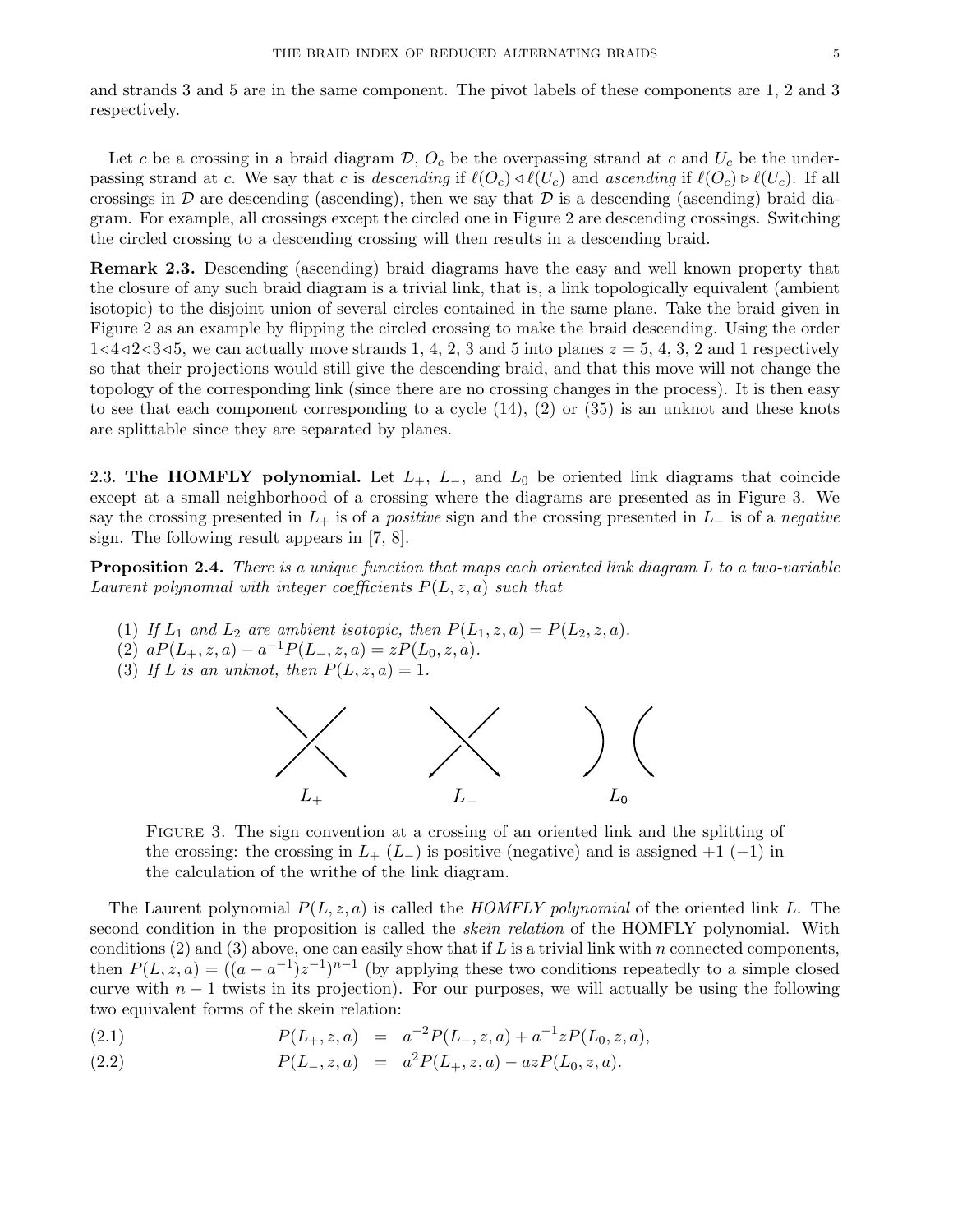A rooted and edge-weighted binary tree  $\mathcal T$  is called a *resolving tree* of an oriented link diagram L (for the HOMFLY polynomial) if the following conditions hold. First, every vertex of  $\mathcal T$  corresponds to an oriented link diagram. Second, the root vertex of  $\mathcal T$  corresponds to the original link diagram L. Third, each leaf vertex of  $\mathcal T$  corresponds to a trivial link. Fourth, if we direct  $\mathcal T$  using the directions of the paths from the root vertex to the leaf vertices, then under this direction any internal vertex has exactly two children vertices and the corresponding link diagrams of these three vertices are identical except at one crossing and they are related by one of the two possible relations at that crossing as shown in Figure 4, where the edges are weighted and the directions of the edges coincide with the direction of  $\mathcal T$ .

**Remark 2.5.** If L admits a resolving tree  $\mathcal{T}$ , then one can easily show that  $P(L, z, a)$  is a summation in which each leaf vertex of  $\mathcal T$  contributes exactly one term in the following way. Let  $\mathcal U$  be the trivial link corresponding to a leaf vertex in  $\mathcal T$  and let  $Q$  be the unique path from the root  $(L)$  to the leaf vertex (U). Then the contribution of the leaf vertex is simply  $((a - a^{-1})z^{-1})^{\gamma(U)-1}$  multiplied by the weights of the edges in Q, where  $\gamma(\mathcal{U})$  is the number of components in  $\mathcal{U}$ . It is known (and not hard to prove) that resolving trees exist for any given oriented link diagram L, and that they are not unique in general. If  $L'$  is the mirror image of  $L$ , a resolving tree for  $L'$  can be obtained from a resolving tree of L by taking mirror images of all link diagrams in it and replacing a by  $a^{-1}$  and z by  $-z$  in the edge weights. It follows the well known fact that  $P(L', z, a) = P(L, -z, a^{-1}).$ 



Figure 4. A pictorial view of how the edge weights are assigned by the skein relations  $(2.1)$  and  $(2.2)$  to the edges connecting an internal vertex to the two vertices that it precedes in the resolving tree.

Let  $\mathcal N$  be a braid on n strands and let us define an algorithm (let us call it Algorithm D) that operates on  $\mathcal N$  as follows. If  $\mathcal N$  is descending, then the algorithm does not do anything and simply returns  $\mathcal N$ . If  $\mathcal N$  is not descending, then it contains at least one ascending crossing. In this case, let us travel through  $\mathcal N$  naturally, until we run into the first ascending crossing c, which can be a positive or a negative crossing as shown in either the left hand side or the right hand side of Figure 4. The algorithm then returns the two corresponding braids split from the original one as shown in Figure 5, which we will name as  $\mathcal{N}_f$  and  $\mathcal{N}_s$  (f for "flipping" the crossing and s for "smoothing" the crossing). Notice that  $\mathcal{N}_f$  has one less ascending crossing than N does since  $\mathcal{N}_f$  and N are identical (including the return order of the strands) except at the crossing c. But one cannot say the same for  $\mathcal{N}_s$  since it does not share the same strands (and the return order of the strands) with  $N$ . However, N and  $\mathcal{N}_s$ share the same strands and crossings up to crossing  $c$  (which are all descending) while travel through them naturally, and  $\mathcal{N}_s$  has one less crossing than  $\mathcal{N}$ . So if Algorithm D is repeatedly applied to a braid and the resulting braids of this operation, then this process will end after a finite number of repeats (in fact this number is bounded above by the number of crossings in  $\mathcal{D}$ ). It follows that we can construct a special resolving tree  $\mathcal T$  for  $\mathcal D$  (as a link diagram) as follows. We apply Algorithm D to  $\mathcal D$  first if it is not descending, and then apply the algorithm again to the two resulting braids (if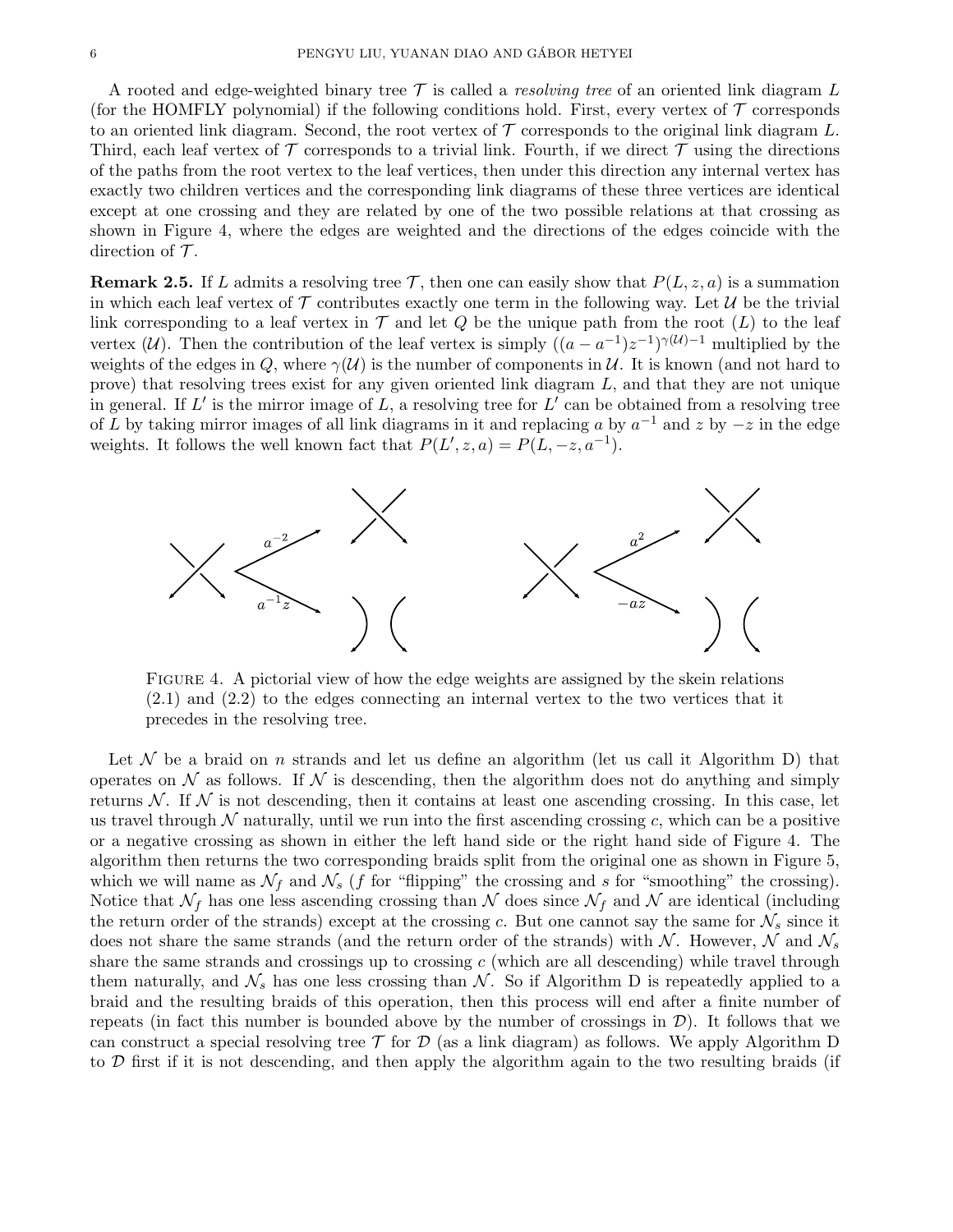they are not descending), and so on, until all the leaf vertices are descending braids. The closures of the braids involved in the process are the vertices of  $\mathcal{T}$ . In particular, the closures of the resulting descending braids form the leaf vertices of  $\mathcal T$  since they are all trivial links. By assigning appropriate weights to the edges of  $\mathcal T$ , one can easily verify that  $\mathcal T$  is indeed a resolving tree of  $\mathcal D$ . By the way it is constructed,  $\mathcal T$  is unique. In a similar fashion, we can also construct another (unique) resolving tree of  $D$  by replacing "descending" with "ascending" in the above (the algorithm corresponding to Algorithm D would be called Algorithm A). To distinguish the two, we will call the first the "descending tree" and the later the "ascending tree" of D, and denote them by  $\mathcal{T}^{\downarrow}(\mathcal{D})$  and  $\mathcal{T}^{\uparrow}(\mathcal{D})$  respectively. An example of a descending tree is shown in the right hand side of Figure 5.



Figure 5. Left: Admissible circuit partitions of the braid on the top (including itself), to be covered in Section 5; Right: The descending tree of (the closure of) the braid on the top left (only the braids are shown). The smoothed crossings are marked by the small circles.

**Remark 2.6.** For a given braid  $U$  obtained from  $D$  by flipping and smoothing some of its crossings, there is a simple way to check whether  $\mathcal{U} \in \mathcal{F}^{\downarrow}(\mathcal{D})$  by the way  $\mathcal{T}^{\downarrow}(\mathcal{D})$  is constructed. We travel through U naturally. For each crossing (including the ones smoothed like the ones marked by the small circles in Figure 5) we encounter the first time (remember that each crossing is visited twice in this process), we check to see if it is descending in its current form in  $\mathcal U$  if this crossing is not smoothed, and to see if it is ascending in its original form in  $D$  if it is a smoothed crossing. If all crossings pass this check, then  $\mathcal{U} \in \mathcal{F}^{\downarrow}(\mathcal{D})$ , otherwise  $\mathcal{U} \notin \mathcal{F}^{\downarrow}(\mathcal{D})$ .

## 3. The HOMFLY polynomial of a braid

In this section, we present two formulas of the HOMFLY polynomial of a braid  $\mathcal D$  based on  $\mathcal T^\downarrow(\mathcal D)$ and  $\mathcal{T}^{\uparrow}(\mathcal{D})$  respectively. Let N be a vertex in  $\mathcal{T}^{\downarrow}(\mathcal{D})$  (or  $\mathcal{T}^{\uparrow}(\mathcal{D})$ ),  $w(\mathcal{N})$  be the writhe of N,  $\gamma(\mathcal{N})$ be the number of components in N. Note that N is obtained from D by applying Algorithm D (or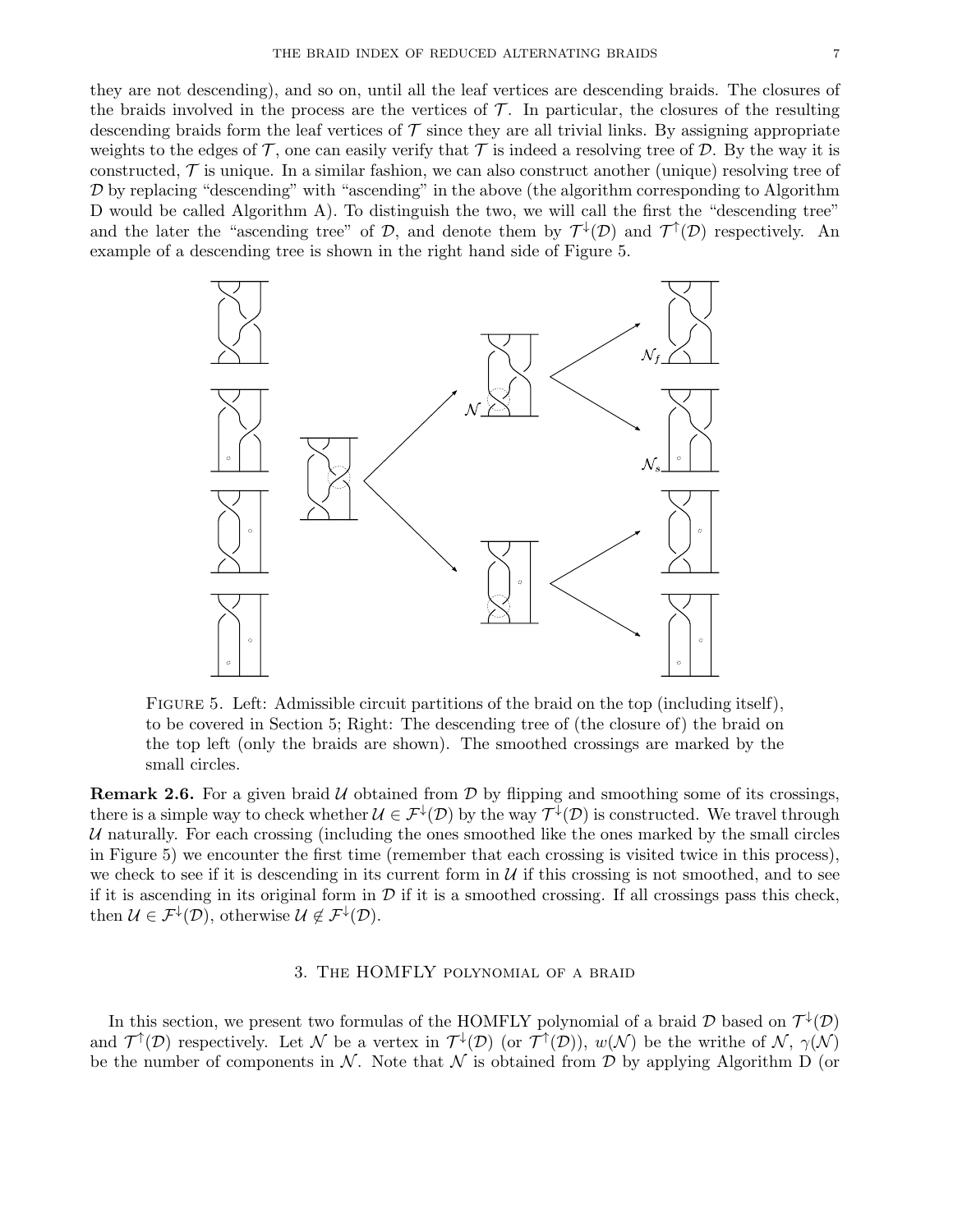Algorithm A) repeatedly, and in this process some crossings of  $D$  may have been smoothed. Let  $t(N)$  be the number of smoothed crossings and  $t'(N)$  be the number of smoothed crossings that are negative. It is trivial to note that  $t(\mathcal{N})$  is simply the difference between the number of crossings in  $\mathcal{D}$ and the number of crossings in  $\mathcal N$ .

**Lemma 3.1.** If U is a descending braid on n strands, then  $\gamma(\mathcal{U}) - w(\mathcal{U}) = n$ . On the other hand, if V is an ascending braid on n strands, then  $\gamma(\mathcal{V}) + w(\mathcal{V}) = n$ .

*Proof.* Since  $U$  is descending, by Remark 2.3,  $U$  can be realized by such space curves that its components are separated by planes that are parallel to the xy-plane, hence the writhe contribution of crossings whose strands belong to different components is zero. Let  $\tau = \gamma(\mathcal{U}), \mathcal{C}_1, \mathcal{C}_2, \ldots, \mathcal{C}_{\tau}$  be the cycles of  $p(\mathcal{U})$  and  $l(\mathcal{C}_j)$  be the length of the cycle  $C_j$ . We have  $\sum_{1 \leq j \leq \tau} l(C_j) = n$  and  $\sum_{1 \leq j \leq \tau} w(C_j) = w(\mathcal{U})$ . We claim that for each component  $\mathcal{C}_j$  of  $\mathcal{U}, l(\mathcal{C}_j) = 1 - w(\mathcal{C}_j)$ . For simplicity let  $m = l(\mathcal{C}_j)$  and let the labels of the strands in  $C_i$  be  $s_1, \ldots, s_m$ , ordered by their return order in U. Without loss of generality, assume that strand  $s_1$  is in the plane  $z = m$ , strand  $s_2$  is in the plane  $z = m - 1$ , ... and strand  $s_m$  is in the plane  $z = 1$ . Furthermore, the curve connecting the ending point of  $s_i$  to the starting point of strand  $s_{i+1}$  is bounded between the two planes  $z = m - i + 1$  and  $z = m - i$  for  $1 \le i \le m$ . We first observe that each strand and part of the curves connecting to its ends can be deformed to straight line segments (within the plane that it is in), in a form as shown in the left hand side of Figure 6, where the dotted curves have their end points on different planes parallel to the  $xy$ -plane whose z coordinates differ by exactly one, with the exception of the dotted curve on the far left (which is between the planes  $z = 1$  and  $z = m$ ). By Remark 2.1, this does not change the writhe. For the same reason, these straight line segments can freely slide within the plane they reside in since there are no other curves in that plane. See Figure 7 for one such move. In particular, nothing can preventing us from sliding them into the position where the strands  $s_1, \ldots, s_{m-1}$  are parallel lines arranged in this order from left to right, as shown in the right hand side of Figure 6. Since all moves are made within the planes where these curves reside in, the writhe does not change by Remark 2.1. We see that  $w(C_i) = -(m-1)$  from the right hand side of Figure 6 since there are exactly  $m-1$  crossings in the projection and all of them are negative. Thus  $w(\mathcal{U}) = \sum_{1 \leq j \leq \tau} w(C_j) = -\sum_{1 \leq j \leq \tau} (l(C_j) - 1) = -n + \tau$ , *i.e.*,  $\gamma(\mathcal{U}) - w(\mathcal{U}) = n$ . An ascending braid diagram  $V$  is the mirror image of a descending braid diagram  $U$ . It is known that  $w(\mathcal{U}) = -w(\mathcal{V})$  and it follows that  $\gamma(\mathcal{V}) + w(\mathcal{V}) = n$ .

**Proposition 3.2.** Let  $D$  be a braid on n strands,  $\mathcal{F}^{\downarrow}(D)$  and  $\mathcal{F}^{\uparrow}(D)$  be the set of leaf vertices of  $\mathcal{T}^{\downarrow}(\mathcal{D})$  and  $\mathcal{T}^{\uparrow}(\mathcal{D})$  respectively, then

(3.1) 
$$
P(\mathcal{D}, z, a) = a^{1-n-w(\mathcal{D})} \sum_{\mathcal{U} \in \mathcal{F}^{\downarrow}(\mathcal{D})} (-1)^{t'(\mathcal{U})} z^{t(\mathcal{U})} ((a^2 - 1)z^{-1})^{\gamma(\mathcal{U}) - 1}
$$

(3.2) 
$$
P(\mathcal{D}, z, a) = a^{n-1-w(\mathcal{D})} \sum_{\mathcal{V} \in \mathcal{F}^{\dagger}(\mathcal{D})} (-1)^{t'(\mathcal{V})} z^{t(\mathcal{V})} ((1 - a^{-2}) z^{-1})^{\gamma(\mathcal{V}) - 1}
$$

*Proof.* Let us consider the descending tree first. By Remark 2.5, the contribution of  $\mathcal{U} \in \mathcal{F}^{\downarrow}(\mathcal{D})$  to  $P(D, z, a)$  is  $((a - a^{-1})z^{-1})^{\gamma(U)-1}$  multiplied by the weights of the edges on the unique path of  $\mathcal{T}^{\downarrow}(D)$ from  $\mathcal D$  to  $\mathcal U$ . As shown in Figure 4, the degree of a in the weight of an edge is exactly the change of writhe from the starting vertex of the edge (remember that it is directed from the root to the leaf) to the ending vertex of the edge, whereas a  $z$  term in the weight of the edge indicates that the ending vertex is obtained from the starting vertex by a crossing smoothing and a negative sign in the weight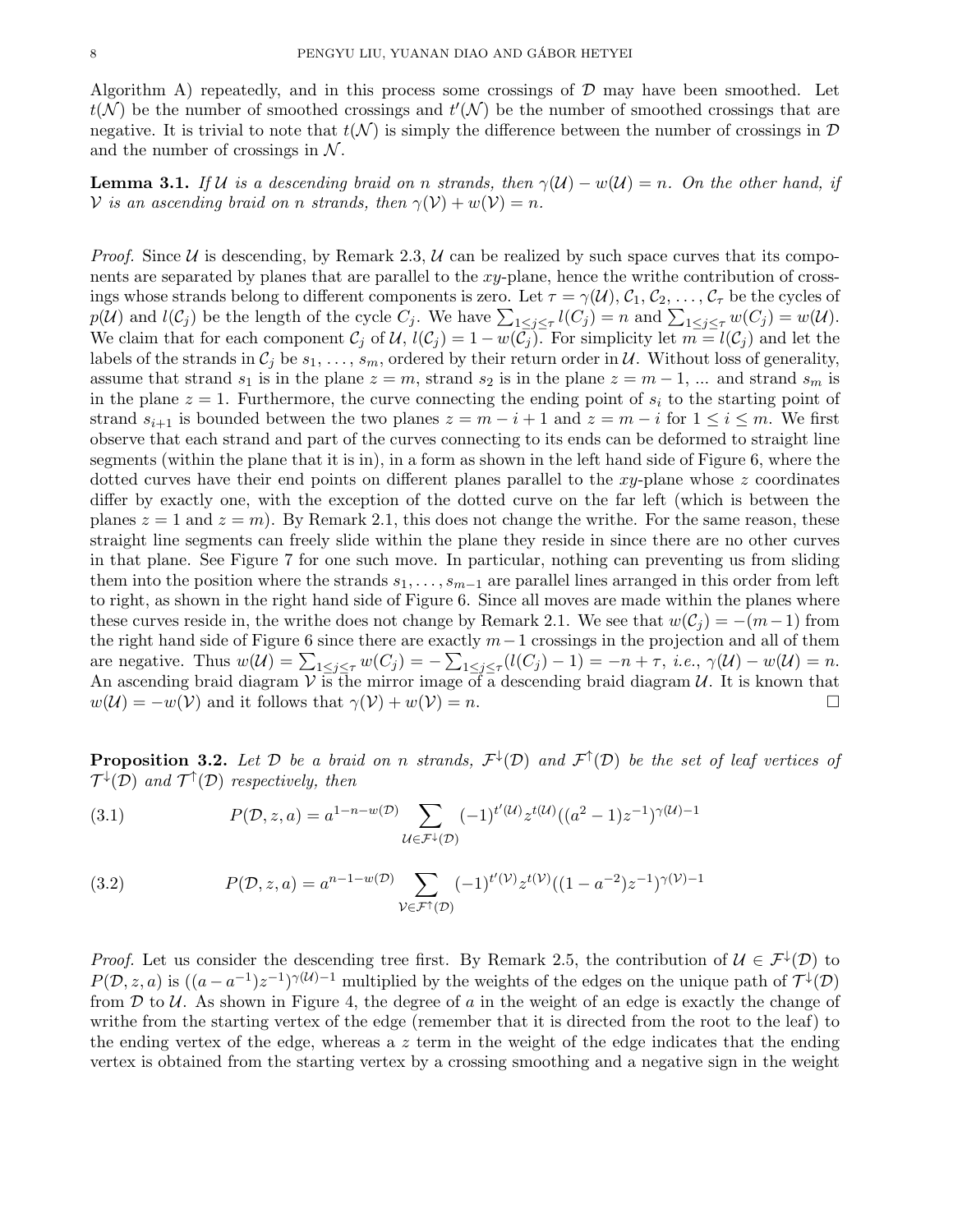

FIGURE 6. Left: A connected component corresponding to the cycle  $C_i = (14352)$ with its strands and the connecting curves straightened. Each strand resides in a plane parallel to  $z = 0$  and the equation of the plane is marked in the figure. The part of the connecting curve attached to the strand residing in the same plane is marked by solid lines; Right: A special re-arrangement of the strands of  $C_j$  through a finite sequence of Reidemeister moves of type II and III.



Figure 7. Left: The strand with label 1 is the only strand in the top plane and can be slid freely within the plane without causing self intersection of the link hence without changing its link type; Right: The same strand after a sliding move.

indicates that the smoothed crossing is a negative crossing. It follows that the total contribution of  $\mathcal U$ is

$$
(-1)^{t'(U)} z^{t(U)} a^{w(U)-w(D)} ((a - a^{-1}) z^{-1})^{\gamma(U)-1}
$$
  
= 
$$
(-1)^{t'(U)} z^{t(U)} a^{w(U)-w(D)-\gamma(U)+1} ((a^2 - 1) z^{-1})^{\gamma(U)-1}
$$
  
= 
$$
a^{1-n-w(D)} \left[ (-1)^{t'(U)} z^{t(U)} ((a^2 - 1) z^{-1})^{\gamma(U)-1} \right]
$$

by Lemma 3.1. This proves (3.1). Equation (3.2) can be proved in a similar fashion and is left to the reader.

**Remark 3.3.** Let L be a link with braid index n and D a braid representation of L where D is a braid of n strands. Let E and e be the maximum and minimum degrees of a in  $P(L, z, a)$ . The a-span of  $P(L, z, a)$  is defined as  $E - e$ . Since  $\gamma(\mathcal{U}) \leq n$  for any  $\mathcal{U} \in \mathcal{F}^{\downarrow}(\mathcal{D})$ , formulas (3.1) and (3.2) imply that  $E \le 1 - n - w(\mathcal{D}) + 2(n-1) = n - w(\mathcal{D}) - 1$  and  $e \ge n - 1 - w(\mathcal{D}) - 2(n-1) = -n - w(\mathcal{D}) + 1$ . It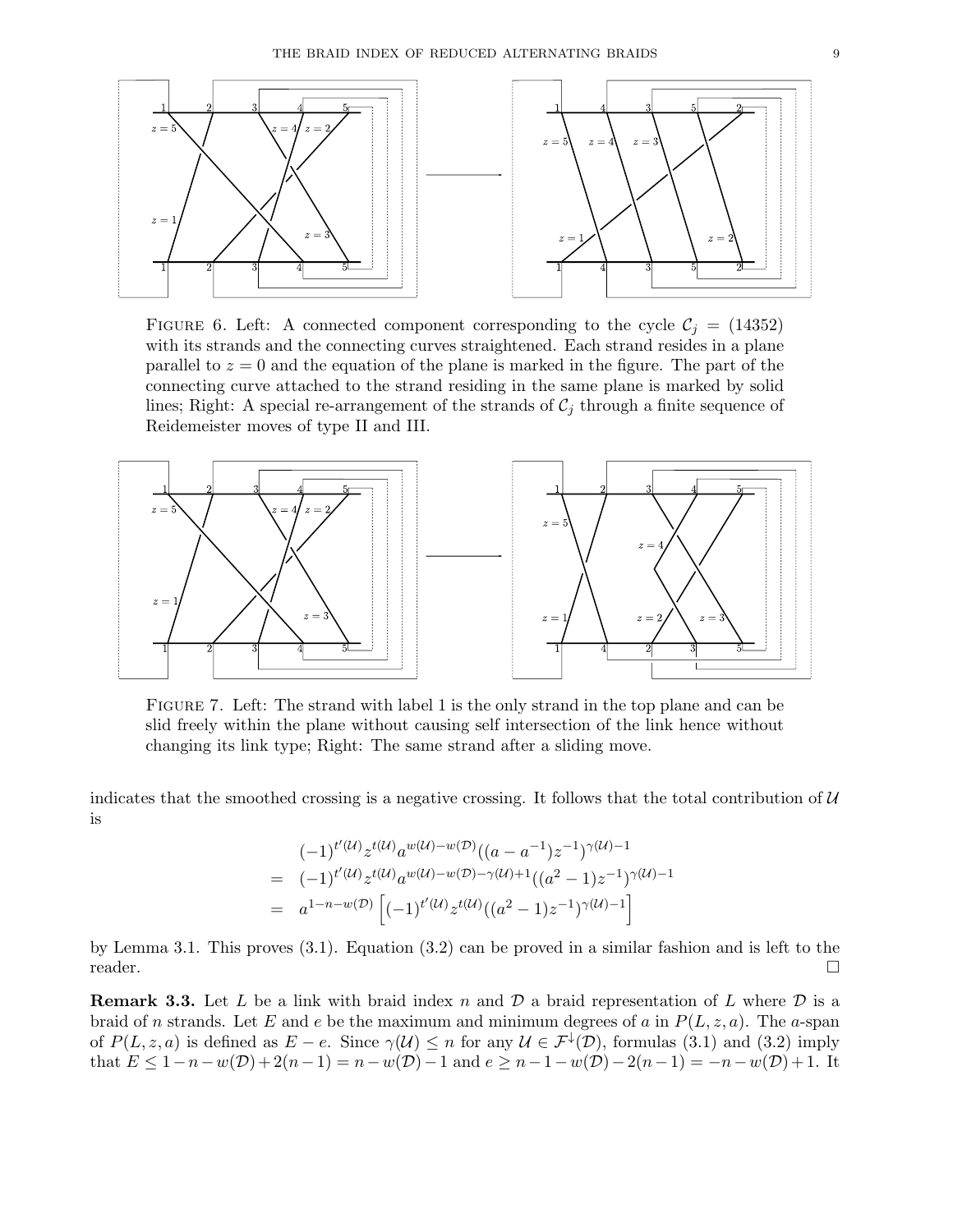follows that a-span $/2 + 1 \leq n$ , that is, the Morton-Frank-Williams inequality is a direct consequence of Proposition 3.2.

#### 4. The braid index of reduced alternating braids

A link is splittable if there exist components of the link that lie on different sides of a topological plane in  $\mathbb{R}^3$  and a link is non-splittable if it is not splittable [1]. A braid diagram is reduced if its closure is a reduced link diagram. A braid diagram is alternating if its closure is an alternating link diagram. An oriented link is a *reduced alternating braid* on *n* strands if it can be represented by a reduced alternating braid diagram on  $n$  strands. A reduced alternating braid is an alternating link but the converse is not true in general. Figure 8 is an example a non-splittable, reduced alternating braid diagram. In this section, we prove that reduced alternating braids on  $n$  strands have braid index n. This result was conjectured by one of the authors of this paper, and some partial results were obtained by K. Hinson in [10].

Before we proceed, we note that it suffices for us to prove this result for reduced alternating braids that are non-splittable. Since if not, say  $\mathcal{D} = \mathcal{D}_1 \cup \mathcal{D}_2 \cup \cdots \cup \mathcal{D}_k$  with the  $\mathcal{D}_i$ 's being the non-splittable components of  $D$ , we can simply apply our result to each  $D_i$ . Since the braid index of a link equals the sum of the braid indices of its non-splittable components, and a-span $/2 + 1$  of  $P(D, z, a)$  is the sum of the  $(a\text{-span}/2+1)$ 's of the  $P(\mathcal{D}_j, z, a)$ 's as one can easily check, the general result then follows.



FIGURE 8. A non-splittable reduced positive alternating braid

Let D be a braid diagram on  $n > 1$  strands. Consider D as a word of generators of the braid group  $B_n$ . Note that each crossing in the braid diagram corresponds to a letter  $\sigma_i$  or  $\sigma_i^{-1}$  in the word  $\mathcal{D}$ . In a standard drawing of D as a braid, a crossing corresponding to  $\sigma_i$  or  $\sigma_i^{-1}$  is drawn in the space between the vertical line  $x = i$  and  $x = i + 1$  in the xy-plane. We call this space a gap. A gap is odd if i is odd,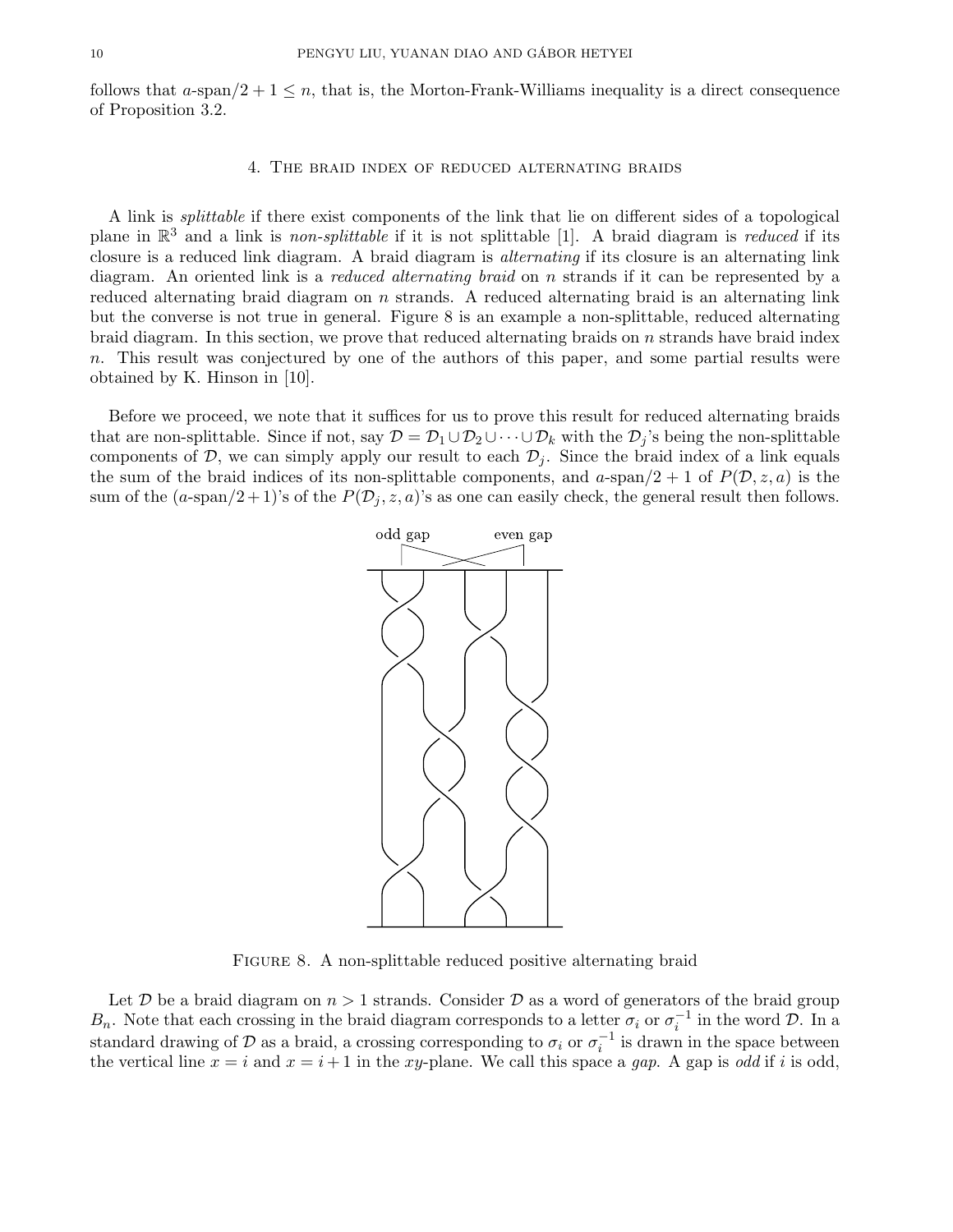and even if i is even. Thus, a crossing corresponds to  $\sigma_i$  or  $\sigma_i^{-1}$  is in an odd gap (even gap) if i is odd (even). If  $D$  is non-splittable, then each gap in the braid diagram contains at least one crossing. If  $D$  is also reduced, then each gap in the diagram contains at least two crossings. Suppose  $\mathcal D$  is alternating, the overpass (underpass) of a crossing c must be the underpass (overpass) at next crossing  $c'$ . So if  $c'$ is in the same gap,  $c'$  must have the same sign as c and if  $c'$  is in an adjacent gap,  $c'$  must have the opposite sign. Therefore, if  $D$  is alternating, all odd gaps contain crossings of the same sign and all even gaps contain crossings of the opposite sign. If the first gap contains positive crossings, we say the alternating braid diagram  $\mathcal D$  is *positive-leading* and if the first gap contains negative crossings, we say the alternating braid diagram  $\mathcal D$  is negative-leading.

**Lemma 4.1.** Let  $D$  be a non-splittable reduced alternating braid diagram on n strands,  $E$  be the highest degree of a in  $P(D, z, a)$  and e the lowest degree of a in  $P(D, z, a)$ . Then  $E = n - 1 - w(D)$ and  $e = 1 - n - w(D)$ . It follows that a-span=  $2(n - 1)$ .

A simple application of the Morton-Frank-Williams inequality and Lemma 4.1, together with the note in the second paragraph of this section, immediately leads to our main theorem:

**Theorem 4.2.** Let D be a reduced alternating braid on n strands, then the braid index of D is exactly  $n$ .

We devote the rest of this section to the proof of Lemma 4.1.

Proof. We will consider the positive-leading alternating braid diagrams first. Bear in mind that for a positive-leading alternating braid diagram, all the odd gaps contain only positive crossings and all the even gaps contain only negative crossings.

Consider  $P(\mathcal{D}, z, a)$  as a Laurent polynomial of a with coefficients in the ring of Laurent polynomials in the variable z. By (3.1), the highest possible degree of a is  $n - 1 - w(\mathcal{D})$  and the only leaf vertices  $\mathcal{U} \in \mathcal{F}^{\downarrow}(\mathcal{D})$  that can make contributions to the term of  $P(\mathcal{D}, z, a)$  with this a degree must satisfy the condition  $\gamma(\mathcal{U}) = n$ . Let us consider the braid  $\mathcal{U}^*$  obtained from D by first smoothing all crossings in the odd gaps, then smoothing all crossings in even gaps except the first one and the last one and finally flip the sign of the last crossings in the even gaps.

Claim 1.  $\mathcal{U}^* \in \mathcal{F}^{\downarrow}(\mathcal{D})$ . This is obvious by the checking method in Remark 2.6.

Claim 2.  $\mathcal{U}^*$  contributes a term of the form  $\pm z^{t(\mathcal{U}^*)-n+1}a^{n-1-w(\mathcal{D})}$  to  $P(\mathcal{D}, z, a)$ .

Proof of Claim 2. By (3.1), the contribution of  $\mathcal{U}^*$  to  $P(\mathcal{D}, z, a)$  is  $a^{1-n-w(\mathcal{D})}(-1)^{t'(\mathcal{U}^*)}z^{t(\mathcal{U}^*)}((a^2-\mathcal{U}^*)^2)$  $(1)z^{-1}\gamma(\mathcal{U}^*)^{-1}$ . We have  $\gamma(\mathcal{U}^*)=n$  and the result follows.

Claim 3. For any  $\mathcal{U} \in \mathcal{F}^{\downarrow}(\mathcal{D}), \mathcal{U} \neq \mathcal{U}^*$ , the contribution of  $\mathcal{U}$  to  $P(\mathcal{D}, z, a)$  either has its maximum degree in the variable a less than  $n-1-w(D)$ , or has its degree in z less than  $t(\mathcal{U}^*) - n + 1$ .

Proof of Claim 3. If  $\gamma(\mathcal{U}) < n$  then there is nothing to prove. Assuming that  $\gamma(\mathcal{U}) = n$ , then the contribution of U to  $P(D, z, a)$  is  $a^{1-n-w(D)}(-1)^{t'(U)}z^{t(U)}((a^2-1)z^{-1})^{n-1}$  so the degree of z is  $t(\mathcal{U})-n+1$ . We need to show that  $t(\mathcal{U})-n+1 < t(\mathcal{U}^*)-n+1$ , that is,  $t(\mathcal{U}) < t(\mathcal{U}^*)$ . Since  $\gamma(\mathcal{U}) = n$ , the return order of U is  $1 \triangleleft 2 \triangleleft \cdots \triangleleft n$ . It follows that each gap contains either no crossings or at least two crossings of  $D$  since each strand, say it has label i with starting point  $(i, 1)$ , has to go through a gap an even number of times in order for it to end at the point  $(i, 0)$ . We claim that U contains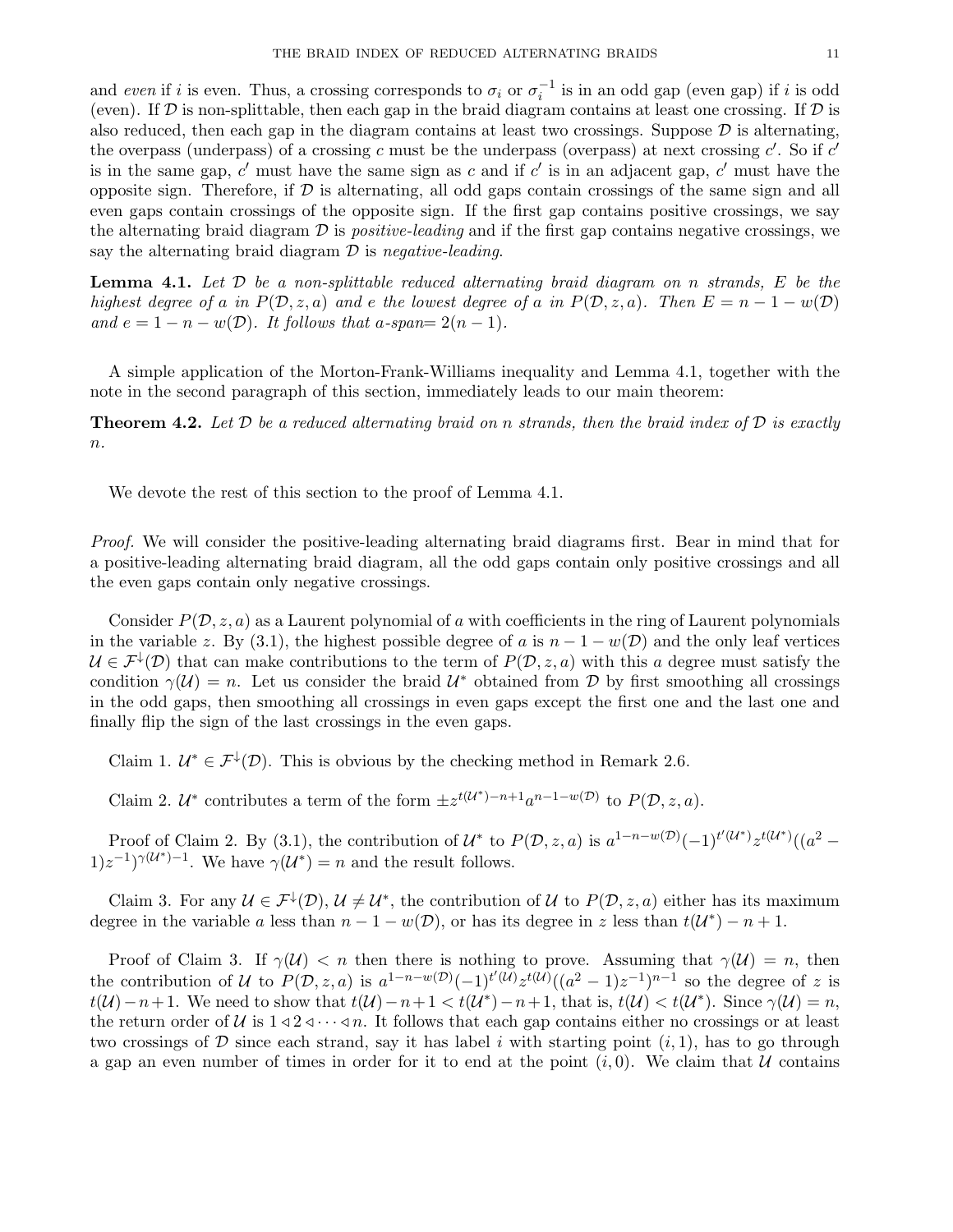the first crossing of  $\mathcal D$  in each even gap in its original sign. If this is not the case, let c be the first such crossing that has been changed (so it is either smoothed or flipped in  $\mathcal{U}$ ). Assume that c is in the *i*-th gap (with *i* being even). Notice that any strand with label *j* less than *i* can only cross the i-th gap into gaps to the right of the i-th gap and must return to the point  $(j, 0)$  at the end because the return order of U is  $1 \triangleleft 2 \triangleleft \cdots \triangleleft n$  and the strands can only travel downward. It follows that the strand entering c from its right side must have label greater than i. Now consider the strand of  $\mathcal{U}$ that first enters c as we travel through  $U$  naturally. This strand has to come from the left side of c by the above observation. But then it fails the test given in Remark 2.6 since c is descending in  $\mathcal D$  and cannot be changed in  $U$ . This gives us the needed contradiction. It now follows that  $U$  has at least two crossings in each even gap. If  $U$  also contains some crossings in the odd gaps, or contains more than two crossings in some even gaps, then we already have  $t(\mathcal{U}) < t(\mathcal{U}^*)$  and there is nothing left to prove. So the only case left is the case when  $U$  contains no crossings in the odd gaps and exactly two crossings in each even gap.

Claim 4. If  $\mathcal{U} \in \mathcal{F}^{\downarrow}(\mathcal{D})$  and it contains no crossings in the odd gaps and exactly two crossings in each even gap, then  $\mathcal{U} = \mathcal{U}^*$ , that is,  $\mathcal{U}^*$  is the only element in  $\mathcal{F}^{\downarrow}(\mathcal{D})$  with this property.

Proof of Claim 4. By the proof of Claim 3, if  $\mathcal{U} \neq \mathcal{U}^*$ , then there exists an even gap such that  $\mathcal{U}$ contains the first crossing of  $\mathcal D$  in this gap in its original sign, and exactly one other crossing c of  $\mathcal D$  in this gap which is not the last crossing in this gap. By Remark 2.6 again, the sign of  $c$  in  $\mathcal D$  has to be changed to make it descending in  $\mathcal{U}$ . But as we travel through  $\mathcal{U}$  naturally past c, the first crossing we encounter is the crossing right below  $c$  in the same gap. This crossing exists because  $c$  is not the last one. This crossing is smoothed in  $U$  but it is a descending crossing in  $U$ , so it fails the check in Remark 2.6 and  $\mathcal{U} \notin \mathcal{F}^{\downarrow}(\mathcal{D})$ , contradicting to  $\mathcal{U} \in \mathcal{F}^{\downarrow}(\mathcal{D})$ .

The consequence of Claims 1 to 4 is that if we write  $P(\mathcal{D}, z, a)$  as a Laurent polynomial of a whose coefficients are Laurent polynomials of z, then it contains a nontrivial term of the form  $g(z)a^{n-1-w(D)}$ and all other terms have degrees less than  $n - 1 - w(D)$ , that is,  $E = n - 1 - w(D)$ . To obtain e, we will use  $\mathcal{V}^* \in \mathcal{T}^{\uparrow}(\mathcal{D})$  and (3.2), where  $\mathcal{V}^*$  is obtained from  $\mathcal{D}$  by keeping the first crossing and flipping the last crossing in each odd gap, and smoothing all other crossings. The details are left to the reader.

Finally, if  $\mathcal D$  is a non-splittable reduced negative-leading alternating braid diagram, then its mirror image  $\mathcal{D}'$  is a non-splittable reduced positive-leading alternating braid diagram and we have  $w(\mathcal{D}) =$  $-w(\mathcal{D}')$ . Let E' and e' be the highest and lowest degrees of a in  $P(\mathcal{D}', z, a)$ . Then by the first part of the lemma, we have  $E' = n - 1 - w(\mathcal{D}')$  and  $e' = 1 - n - w(\mathcal{D}')$ . Therefore by Remark 2.5 we have  $E = -e' = -(1 - n - w(\mathcal{D}')) = n - 1 - w(\mathcal{D})$  and  $e = -E' = -(n - 1 - w(\mathcal{D}')) = 1 - n - w(\mathcal{D})$ .

## 5. Admissible circuit partitions

In this section we show that the HOMFLY polynomial formation (3.1) given in Proposition 3.2 is equivalent to the expansion derived by F. Jaeger for braids in [8]. Thus our approach used to prove Proposition 3.2 provides an alternative (and in fact shorter) proof of his expansion. Unlike our approach (which is combinatorial in nature), Jaeger stated his formula using a concept called the admissible circuit partitions of a braid diagram. We establish this equivalence by showing that for any braid D, there is a bijection between the leaf vertices in the descending resolving tree  $\mathcal{T}^{\downarrow}(\mathcal{D})$  and the admissible circuit partitions of  $D$ , such that each leaf vertex and its corresponding admissible partition under this bijection make the same contributions to their respective HOMFLY polynomial formulas.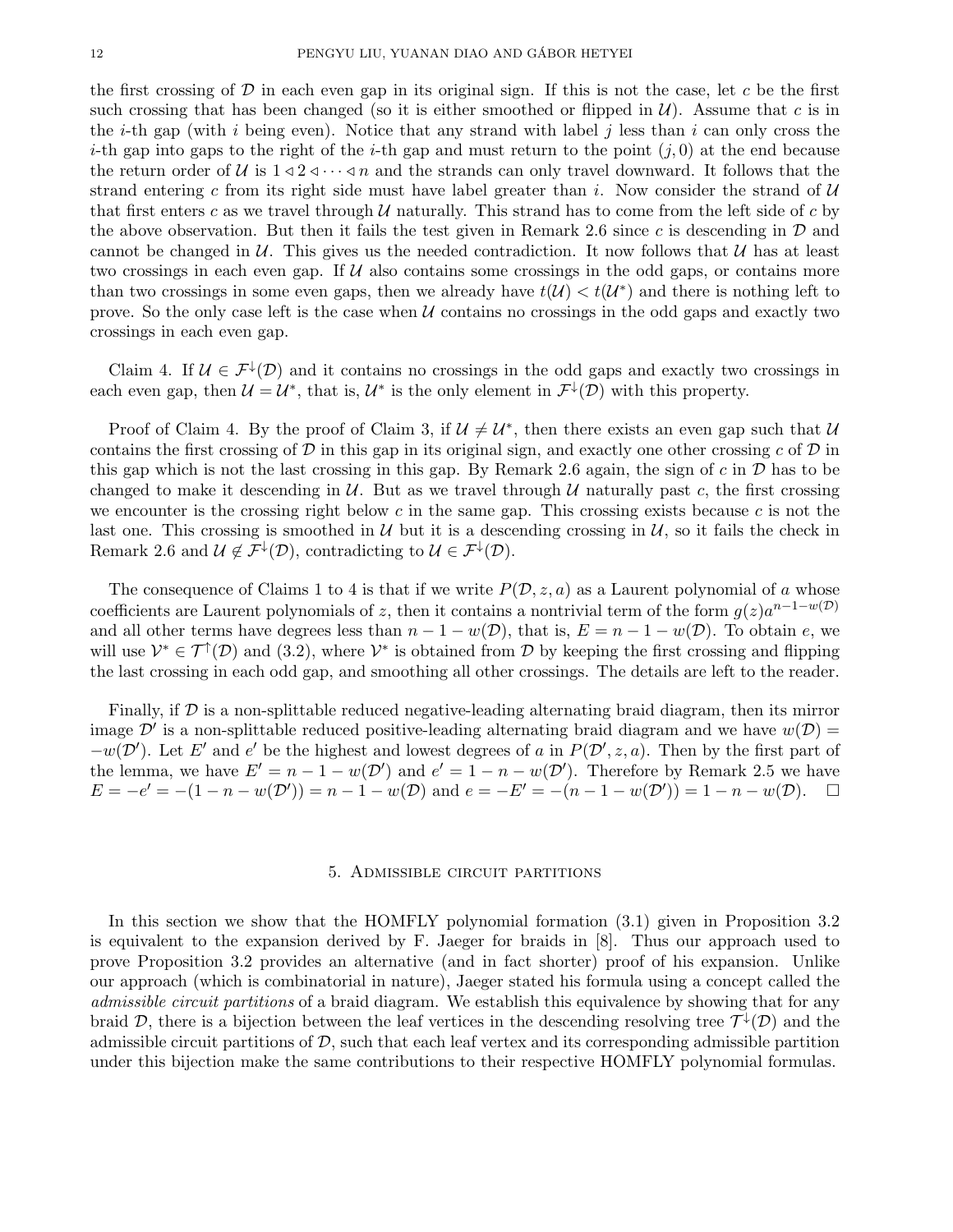We begin with a brief review of the essential concepts introduced by F. Jaeger with some small modification of the terminology to make the terms more consistent with our current paper. Interested readers please refer to [8] for the details and his original terminologies.

Given a braid diagram  $\mathcal{D}$ , a circuit partition  $\pi$  of  $\mathcal{D}$  is a braid diagram obtained from  $\mathcal{D}$  by smoothing every crossing in a subset  $S$  of its crossings, while leaving the other crossings unchanged. The smoothed crossings are denoted by small dotted circles in Figure 5. We can identify a circuit partition  $\pi$  by the ordered pair  $(D, S)$  where D is the original braid diagram and S the set of crossings of D to be smoothed. Two circuit partitions  $(D, S)$  and  $(D', S')$  are defined to be equal if and only if  $D = D'$  and  $S = S'.$ 

Let c be a crossing in  $\mathcal{D}$ . If c is smoothed, the upper left part of the strand entering c is connected to the lower left part of the strand exiting c and the resulting curve is called a *left tangence* at c. Similarly one can define the *right tangence* at c.

While traveling through  $\pi$  naturally, we will meet each crossing in  $\mathcal D$  exactly twice (including the crossings that have been smoothed). A smoothed crossing c in  $\pi$  is said to be *admissible* if it has the following property. If c is a positive crossing, then the first passage at c is a left tangence, if c is negative in  $\mathcal{D}$ , then the first passage at c is a right tangence. A circuit partition is *admissible* if all the smoothed crossings in  $\pi$  are admissible. In particular,  $\mathcal D$  itself is an admissible circuit partition, in which no crossing is smoothed. We denote the set of admissible circuit partitions of  $D$  by  $\mathcal{A}(D)$ . Then in  $[8]$  Jaeger showed that for any braid diagram  $\mathcal D$  on n strands,

(5.1) 
$$
P(\mathcal{D}, z, a) = a^{1-n-w(\mathcal{D})} \sum_{\pi \in \mathcal{A}(\mathcal{D})} (-1)^{t'(\pi)} z^{t(\pi)} ((a^2 - 1)z^{-1})^{\gamma(\pi)-1}
$$

where  $\pi = (\mathcal{D}, S)$ ,  $t(\pi)$  is the number of crossings in S,  $t'(\pi)$  is the number of negative crossings in S and  $\gamma(\pi)$  is the number of components in the closure of  $\pi$ .

**Proposition 5.1.** For any braid diagram D, there exists a bijection  $h_D: \mathcal{F}^{\downarrow}(D) \to \mathcal{A}(D)$  such that for each  $\mathcal{U} \in \mathcal{F}^{\downarrow}(\mathcal{D})$ ,  $\mathcal{U}$  and  $\pi = h_{\mathcal{D}}(\mathcal{U})$  are both obtained from  $\mathcal{D}$  by smoothing crossings from the same set.

*Proof.* Define a mapping  $h_{\mathcal{D}}$  from  $\mathcal{F}^{\downarrow}(\mathcal{D})$  to the set of all circuit partitions of  $\mathcal D$  as follows. For any  $\mathcal{U} \in \mathcal{F}^{\downarrow}(\mathcal{D})$ , let  $h_{\mathcal{D}}(\mathcal{U})$  be the circuit partition  $(\mathcal{D}, S)$  where S is the set of crossings in  $\mathcal{D}$  that are smoothed in the process of obtaining U. We claim that  $h_{\mathcal{D}}$  is a bijection between  $\mathcal{F}^{\downarrow}(\mathcal{D})$  and  $\mathcal{A}(\mathcal{D})$ .

We proceed by induction on k, the number of vertices in the descending tree  $\mathcal{T}^{\downarrow}(\mathcal{D})$ . If  $k = 1$ , then the tree consists of only the root vertex, that is, D is descending. So  $h_{\mathcal{D}}(D) = (\mathcal{D}, \emptyset) = \mathcal{D} \in \mathcal{A}(\mathcal{D})$ . Assume that there is an admissible circuit partition  $\pi \neq \mathcal{D}$ , and let c be the first crossing encountered as we travel through  $\pi$  naturally. Up to the crossing c, traveling through  $\pi$  naturally is the same as traveling through  $D$  naturally since nothing has been changed up to that point. Since c is descending, the first strand entering c is the top strand at c, and smoothing c results in a right tangence if c is positive and in a left tangence if  $c$  is negative. This contradicts the definition of an admissible circuit partition. Thus the only admissible circuit partition of  $\mathcal D$  is itself. So  $h_{\mathcal D}$  is a bijection.

Assume that the statement is true for all  $\mathcal D$  whose descending tree has at most  $k(\geq 1)$  vertices and let D be such that  $\mathcal{T}^{\downarrow}(\mathcal{D})$  has at most  $k+1$  vertices. Since  $k+1\geq 2$ , D contains at least one ascending crossing. Let c be the first ascending crossing of  $D$  encountered when we travel through  $D$  naturally. All crossings preceding c in the return order being descending, they are not switched or smoothed in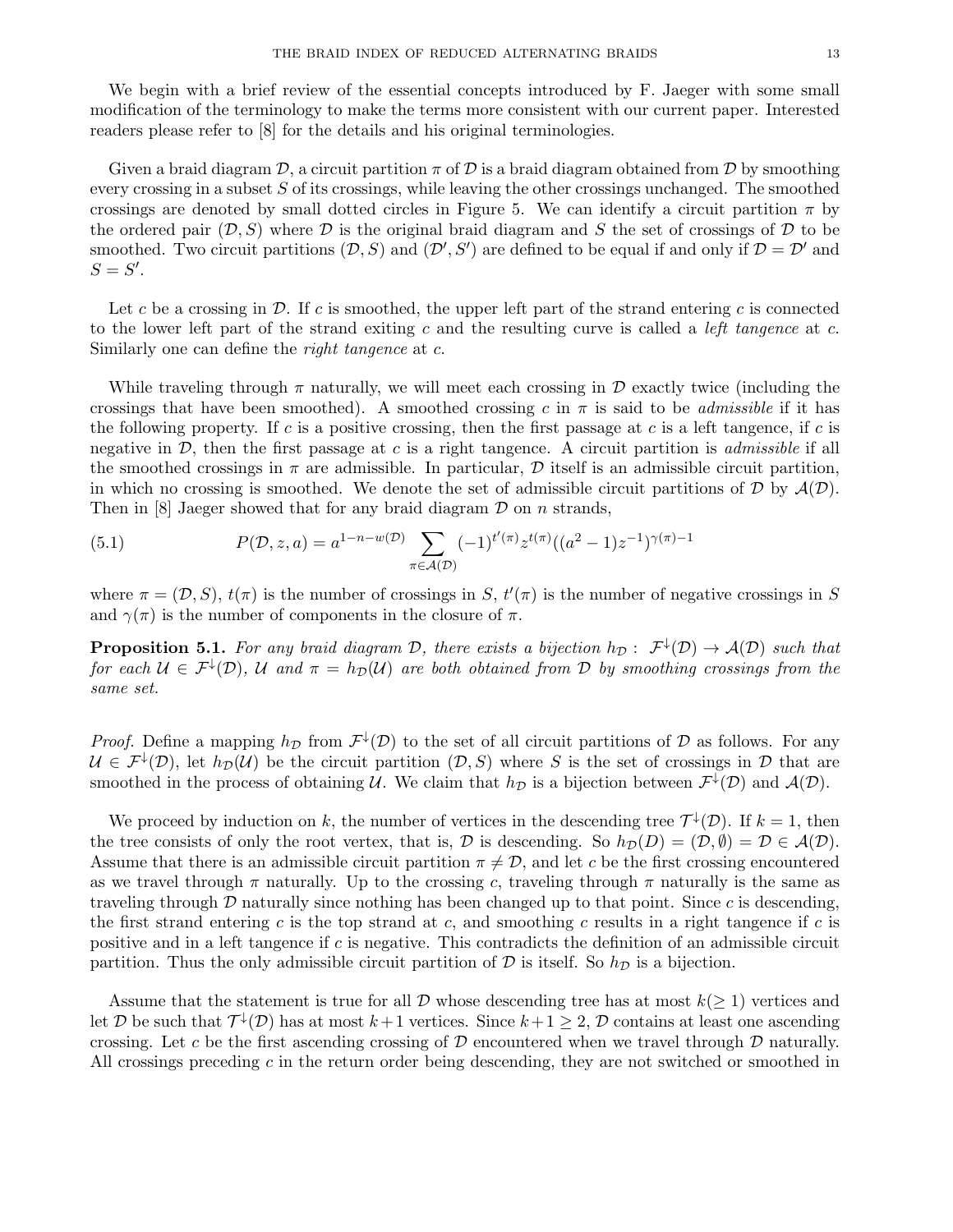any vertex (braid) of  $\mathcal{T}^{\downarrow}(\mathcal{D})$ . Let  $\mathcal{D}_f$  and  $\mathcal{D}_s$  be the children of the root vertex of  $\mathcal{T}^{\downarrow}(\mathcal{D})$ , which are obtained by flipping and smoothing c respectively. The descendants of  $\mathcal{D}_f$  and  $\mathcal{D}_s$  respectively form the rooted trees  $\mathcal{T}^{\downarrow}(\mathcal{D}_f)$  and  $\mathcal{T}^{\downarrow}(\mathcal{D}_s)$  respectively. The set of leaves  $\mathcal{F}^{\downarrow}(\mathcal{D})$  is the union of the sets  $\mathcal{F}^{\downarrow}(\mathcal{D}_f)$  and  $\mathcal{F}^{\downarrow}(\mathcal{D}_s)$ . Note that this union is disjoint, since c is not smoothed in elements of  $\mathcal{F}^{\downarrow}(\mathcal{D}_f)$ but is smoothed in elements of  $\mathcal{F}^{\downarrow}(\mathcal{D}_s)$ . Using an argument similar to the one used in the case  $k = 1$ , we see that for every admissible circuit partition  $\pi = (\mathcal{D}, S) \in A(\mathcal{D})$ , S does not contain any crossing preceding c when we travel along the strands of D naturally Thus each  $(D, S) \in \mathcal{A}(D)$  can be identified with  $(\mathcal{D}_f, S) \in \mathcal{A}(\mathcal{D}_f)$  if  $c \notin S$ , and with  $(\mathcal{D}_s, S \setminus \{c\}) \in \mathcal{A}(\mathcal{D}_s)$  if  $c \in S$ . Let  $j : \mathcal{A}(\mathcal{D}_f) \cup \mathcal{A}(\mathcal{D}_s) \to \mathcal{A}(\mathcal{D})$ be the inverse of this identifying map (which is a bijection, of course). Since  $\mathcal{D}_f$  and  $\mathcal{D}_s$  are the children of the root vertex of  $\mathcal{T}^{\downarrow}(\mathcal{D})$ ,  $\mathcal{T}^{\downarrow}(\mathcal{D}_f)$  and  $\mathcal{T}^{\downarrow}(\mathcal{D}_s)$  both have at least one less vertex than  $\mathcal{T}^{\downarrow}(\mathcal{D})$  does. By the induction hypothesis,  $h_{\mathcal{D}_f}$  and  $h_{\mathcal{D}_s}$  are bijections that map  $\mathcal{F}^{\downarrow}(\mathcal{D}_f)$  to  $\mathcal{A}(\mathcal{D}_f)$  and  $\mathcal{F}^{\downarrow}(\mathcal{D}_s)$  to  $\mathcal{A}(\mathcal{D}_s)$  respectively. It follows that the mapping  $h_{D_f \cup \mathcal{D}_s}: \mathcal{F}^{\downarrow}(\mathcal{D}_f) \cup \mathcal{F}^{\downarrow}(\mathcal{D}_s) \to \mathcal{A}(\mathcal{D}_f) \cup \mathcal{A}(\mathcal{D}_s)$  defined by  $h_{\mathcal{D}_f\cup\mathcal{D}_s}(\pi) = h_{D_f}(\pi)$  if  $\pi \in \mathcal{F}^{\downarrow}(\mathcal{D}_f)$  and  $h_{\mathcal{D}_f\cup\mathcal{D}_s}(\pi) = h_{D_s}(\pi)$  if  $\pi \in \mathcal{F}^{\downarrow}(\mathcal{D}_s)$  is a bijection. Since  $h_{\mathcal{D}} = j \circ h_{D_f \cup \mathcal{D}_s}$ ,  $h_{\mathcal{D}}$  is a bijection between  $\mathcal{F}^{\downarrow}(\mathcal{D})$  and  $\mathcal{A}(\mathcal{D})$ . This concludes our proof.

Example 5.2. For the descending tree represented in Figure 5, the admissible circuit partitions corresponding to the leaf vertices are depicted on the left hand side of the picture. For each leaf the corresponding admissible circuit partition is at the same level. Note that for each corresponding pair the same crossings of the braid at the root are smoothed.

The bijection introduced in Proposition 5.1 has the property that  $\mathcal{U} \in \mathcal{F}^{\downarrow}(\mathcal{D})$  and  $h_{\mathcal{D}}(\mathcal{U})$  are identical except the signs at some crossings. Hence we have  $\gamma(\mathcal{U}) = \gamma(h_{\mathcal{D}}(\mathcal{U}))$ ,  $t(\mathcal{U}) = t(h_{\mathcal{D}}(\mathcal{U}))$  and  $t'(\mathcal{U}) = t'(h_{\mathcal{D}}(\mathcal{U}))$ . This leads to the following result.

**Corollary 5.3.** F. Jaeger's expansion of the HOMFLY polynomial  $(5.1)$  [8, Proposition 3] is an immediate consequence of (3.1).

As a final note to this section, we point out that if we change the definition of admissible circuit partition by defining a smoothed crossing c in  $\pi$  to be admissible if the first passage at c is a left tangence when c is negative, and the first passage at c is a right tangence if c is positive, then we can use (3.2) to show that F. Jaeger's expansion of the HOMFLY polynomial (5.1) becomes

(5.2) 
$$
P(\mathcal{D}, z, a) = a^{n-1-w(\mathcal{D})} \sum_{\pi \in \mathcal{A}^*(\mathcal{D})} (-1)^{t'(\pi)} z^{t(\pi)} ((1 - a^{-2}) z^{-1})^{\gamma(\pi) - 1}
$$

where  $A^*(\mathcal{D})$  is the set of admissible circuit partitions under this new definition.

### **ACKNOWLEDGEMENT**

The research of the third author was partially supported by a grant from the Simons Foundation  $(\#245153 \text{ to Gábor Hetyei}).$ 

#### **REFERENCES**

- [1] C. Adams, *The Knot Book*, American Mathematical Soc., 1994.
- [2] J.S. Birman and W.W. Menasco, Studying Links via Closed Braids, III. Classifying Links Which Are Closed 3-braids, Pacific J. Math. 161 (1993), 25-113.
- [3] G. Burde and H. Zieschang, Knots, Walter de gruyter, 2003.